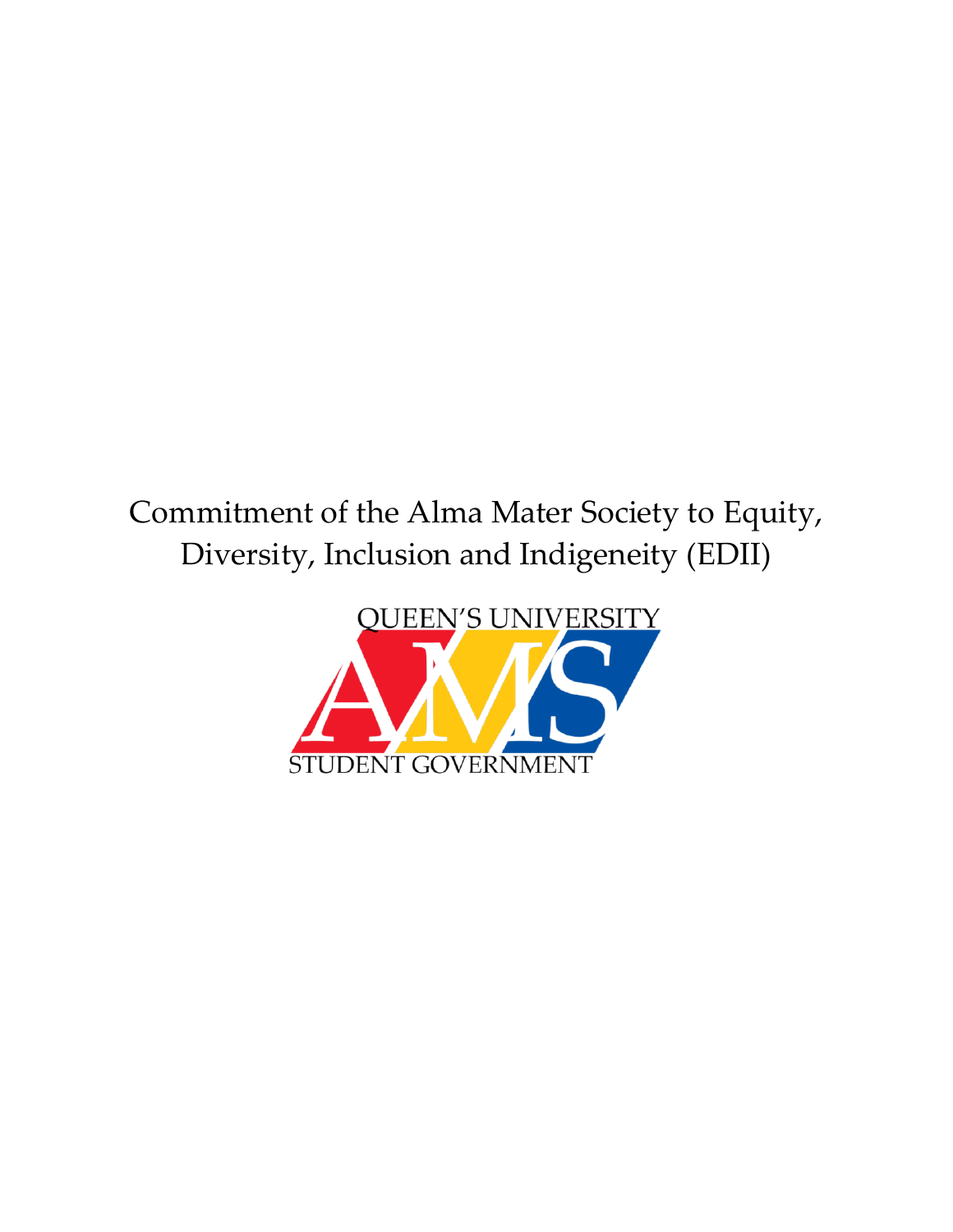

# <span id="page-1-0"></span>Section 1: Land Acknowledgement

Ne Queen's University e'tho nońwe nikanónhsote tsi nońwe ne Haudenasaunee tánon Anishinaabek tehatihsnónhsahere ne óhontsa.

Gimaakwe Gchi-gkinoomaagegamig atemagad Naadowe miinwaa Anishinaabe aking.

The AMS Acknowledges that Queen's University is situated on Anishinaabe and Haudenosaunee Territory.

In acknowledging the land we occupy as an organization at Queen's University, we recognize the long history of Kingston; a history that predates the establishment of European colonies, with Anishinaabek and Haudenosaunee roots, significant Métis community, and First People from the Nations across Turtle Island present in Kingston.

We recognize that the violence of colonization is ongoing and that sincerely engaging in decolonial actions is crucial within our work in meaningful reconciliation with Indigenous Peoples and Indigenizing spaces on Campus. The AMS is committed to educating peers, continual learning, and supporting Indigenous communities. We are grateful to be able to live, learn, and play on these lands.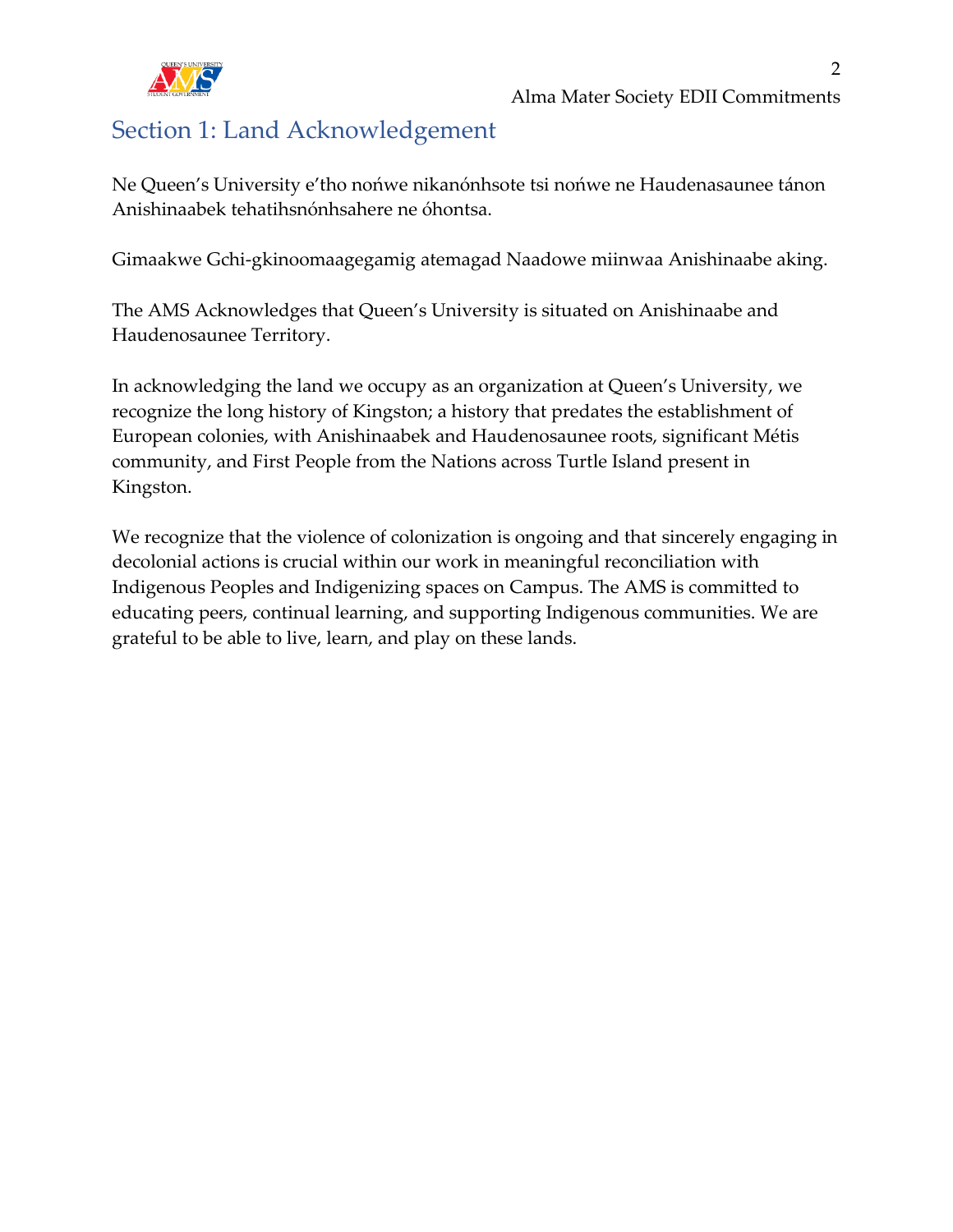

| Creating a Safe and Accountable Space for Students to Meet with University Senior                                                                                 |
|-------------------------------------------------------------------------------------------------------------------------------------------------------------------|
|                                                                                                                                                                   |
|                                                                                                                                                                   |
|                                                                                                                                                                   |
|                                                                                                                                                                   |
| Policy Mandating the Yearly Revision of this Action Plan by AMS Executive 11                                                                                      |
|                                                                                                                                                                   |
|                                                                                                                                                                   |
| AMS Equity, Diversity, Inclusion and Indigeneity Training for Ratified Clubs12                                                                                    |
|                                                                                                                                                                   |
| Holding the Queen's University Truth and Reconciliation Commission (TRC) and<br>Principal's Implementation Committee on Racism, Diversity, and Inclusion (PICRDI) |
|                                                                                                                                                                   |
| Advocating for Permanent QTBIPOC Counsellors in Student Wellness Services (SWS)  13                                                                               |
|                                                                                                                                                                   |
| Prioritizing QTBIPOC Issues during Provincial Advocacy - Ontario Undergraduate                                                                                    |
|                                                                                                                                                                   |
| Creation of an Indigenous Resource Package for Clubs and Faculty Societies to Reference                                                                           |
|                                                                                                                                                                   |
| Advocate for Integration of Indigenous Knowledge in Academic Curricula 14                                                                                         |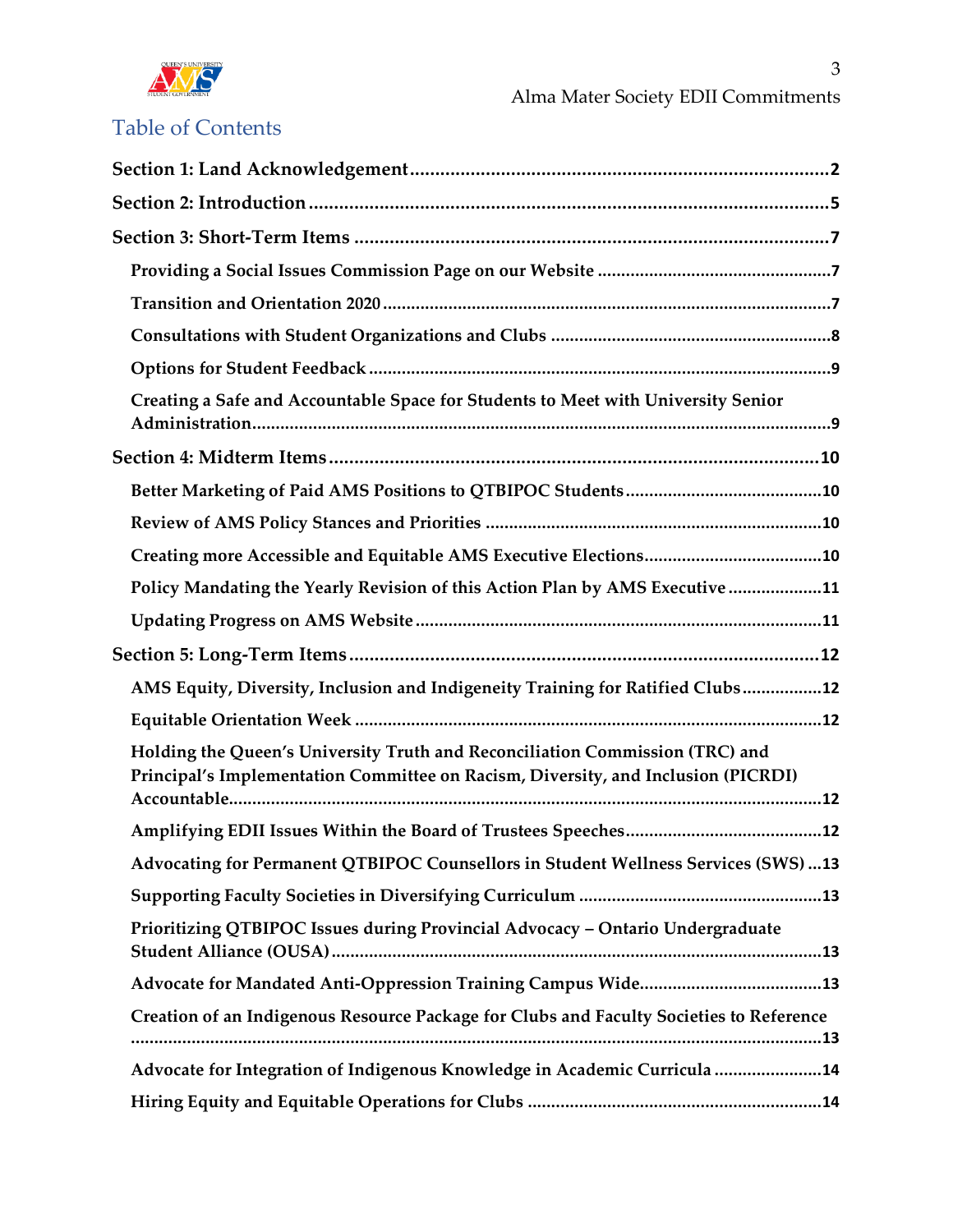

| Amend and Rebuild the AMS' Relationship with Students by Distancing the AMS from        |  |
|-----------------------------------------------------------------------------------------|--|
|                                                                                         |  |
|                                                                                         |  |
|                                                                                         |  |
|                                                                                         |  |
|                                                                                         |  |
|                                                                                         |  |
| Investing in Social Issues Commission (SIC) Staff and Volunteers 17                     |  |
|                                                                                         |  |
|                                                                                         |  |
|                                                                                         |  |
|                                                                                         |  |
| Whistleblower Policy to Report Racism, Homophobia and Discrimination within the AMS     |  |
|                                                                                         |  |
|                                                                                         |  |
| Indigenizing Space, Practice and Dialogue within the AMS and on Campus 20               |  |
|                                                                                         |  |
| Reviewing the AMS Constitution and Mandates with an EDII Lens 20                        |  |
| Increased Representation of Indigenous, International, Black and Racialized Students in |  |
|                                                                                         |  |
|                                                                                         |  |
|                                                                                         |  |
|                                                                                         |  |
|                                                                                         |  |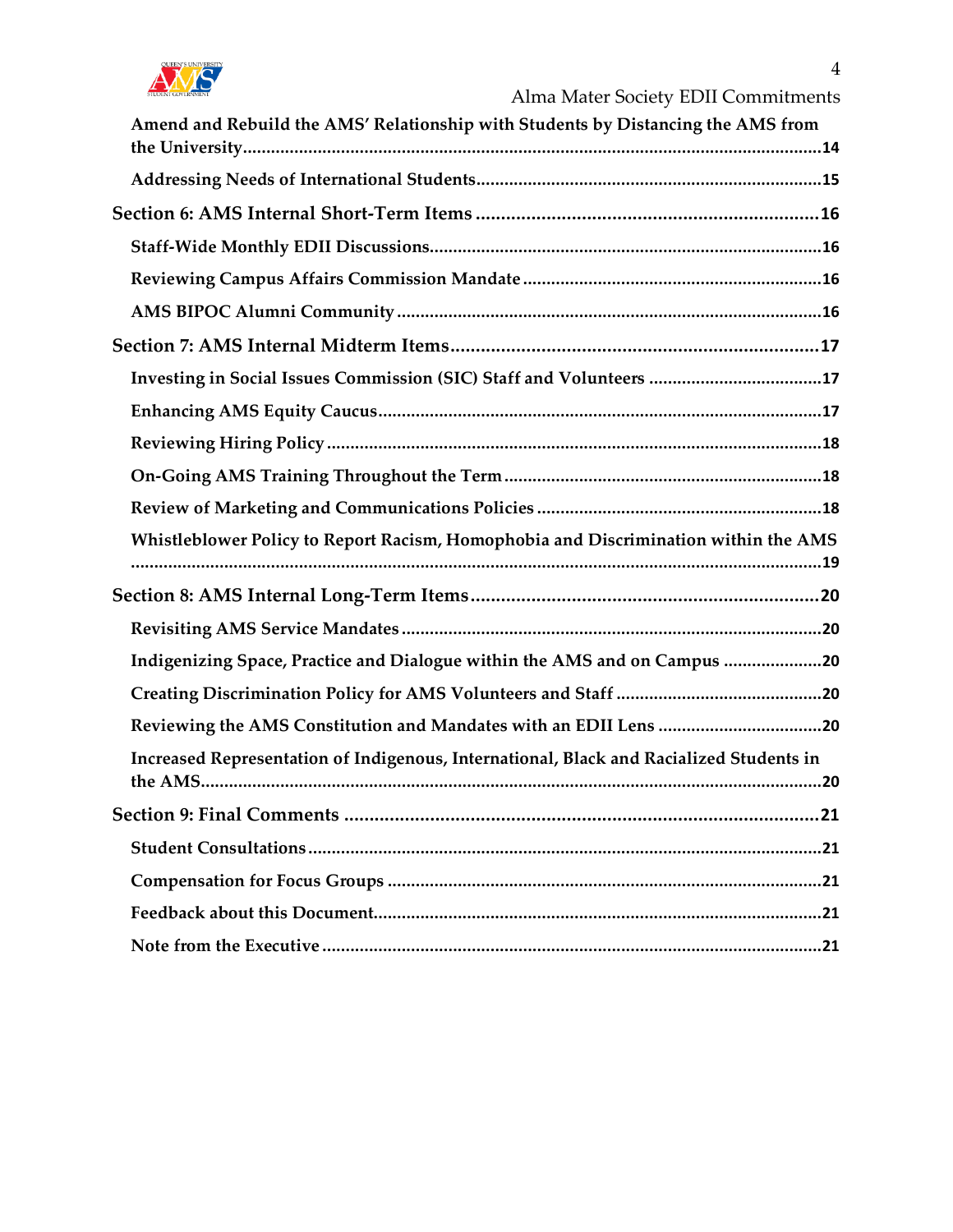

### <span id="page-4-0"></span>Section 2: Introduction

It is imperative for the Alma Mater Society to apply a lens which considers concerns and interests of our QTBIPOC students into every conversation, initiative and service as the body tasked with serving and representing the diversity of undergraduate students at Queen's University. The AMS certainly requires much consideration, reflection and work put forth to ensure Queen's University can become a safer space for our peers, especially our QTBIPOC community. We understand the power our platform holds and recognize the whiteness and privilege perpetuated within this organization.

We will not allow for the continuation of an organization that is historically fueled with empty statements and promises. We acknowledge that as an organization, we have contributed to this silence and complacency. Thank you to those who have held us accountable to fulfill our mandate. This document serves as a commitment to our QTBIPOC students and highlights Action Items for our term. We aim to create institutional change and goals for the AMS that can be carried on after our term ends.

This document is split into six sections. The first three sections are dedicated to studentfacing items. The latter three sections are dedicated to changes the AMS is making internally. Incoming AMS Executive and Staff will be transitioned and trained to ensure these initiatives and projects are seen through to completion or carried on for the coming years.

Please note that this is phase 1 of this document which will be reflected on and revisited in the winter semester to address new concerns, check progress, and highlight new initiatives or goals. Our jobs are to consult with our peers, and we will be continuing this throughout the year. We will update this document to reflect the conversations that will take place. The work is not done yet. Consultations and feedback are welcome and will be ongoing to ensure that the student voice is heard throughout this Action Plan.

The short-term sections [\(three](#page-6-0) and  $\overline{six}$ ) are lists of active initiatives and projects that the AMS has begun and will continue to oversee for the remainder of the current term. We are aiming to have these items complete within the coming months.

The midterm sections (**four** and [seven\)](#page-16-0) are lists of longer-term projects and initiatives that have started or will start in the coming months. We will work on these throughout our term and aim to complete these by the end of the school year.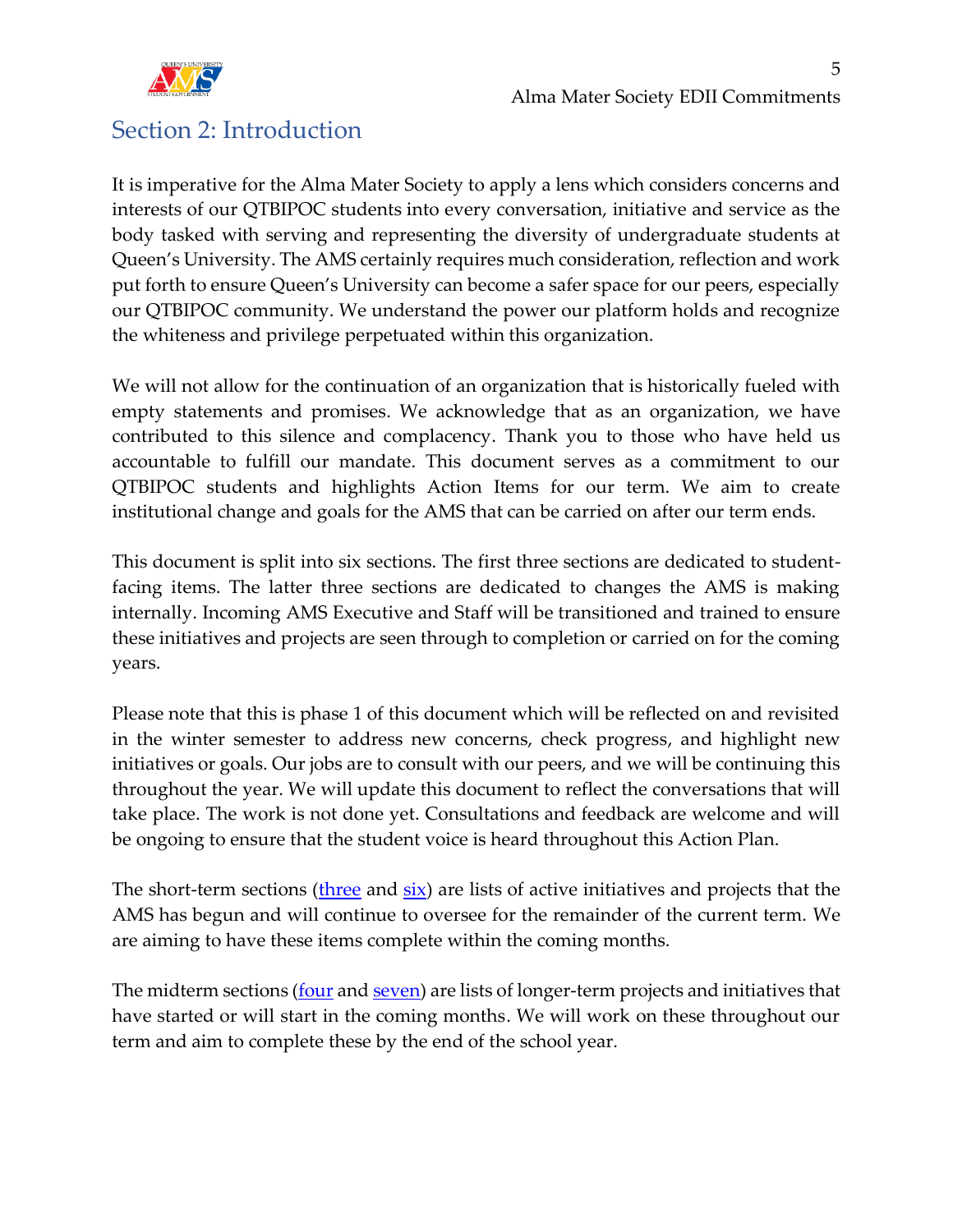

Alma Mater Society EDII Commitments

The long-term sections (*five* and [eight\)](#page-19-0) are lists of long-term goals and initiatives for the Society to begin implementing this year through changes to policy or structure. These items are goals to work toward implementing this year and for many years to come. Some of these items require further planning as we are still in beginning stages. We aim to explain the importance of these goals and initiatives in this document and to highlight University stakeholders that will be required to consult with to initiate the process. Please note that some of these goals will require further consultation, conversations and reflection to ensure they can be successful.

To our QTBIPOC students: this is our commitment to you. Thank you for holding us accountable. Thank you for offering your voice. Thank you for calling us in. We want to recognize your ideas.

As we continue the term, we hope that this report guides us to making long-overdue reparations with our student body. We hope that you continue to hold us accountable. We commit to holding ourselves accountable to the promises we are making in this report today. Queen's University and the AMS are institutions rooted in systemic racism. This needs to change so that students at Queen's, students represented by the AMS, are not failed by these institutions. We are ready for this change and will ensure that we are actively advocating for real change at the University level. This report is one small step forward, and we recognize the amount of work necessary to achieve our long-term goals. Thank you for pushing us to be better.

For more information regarding the Alma Mater Society's resources, Clubs, services and governance [click here.](http://myams.org/) If you would like to speak to the Executive about this document or have any specific concerns, please email the [Director of Communications.](mailto:communications@ams.queensu.ca?subject=Feedback%20on%20AMS%20Commitment%20to%20QTBIPOC%20Students) As well, there is an option for anonymous feedback listed below.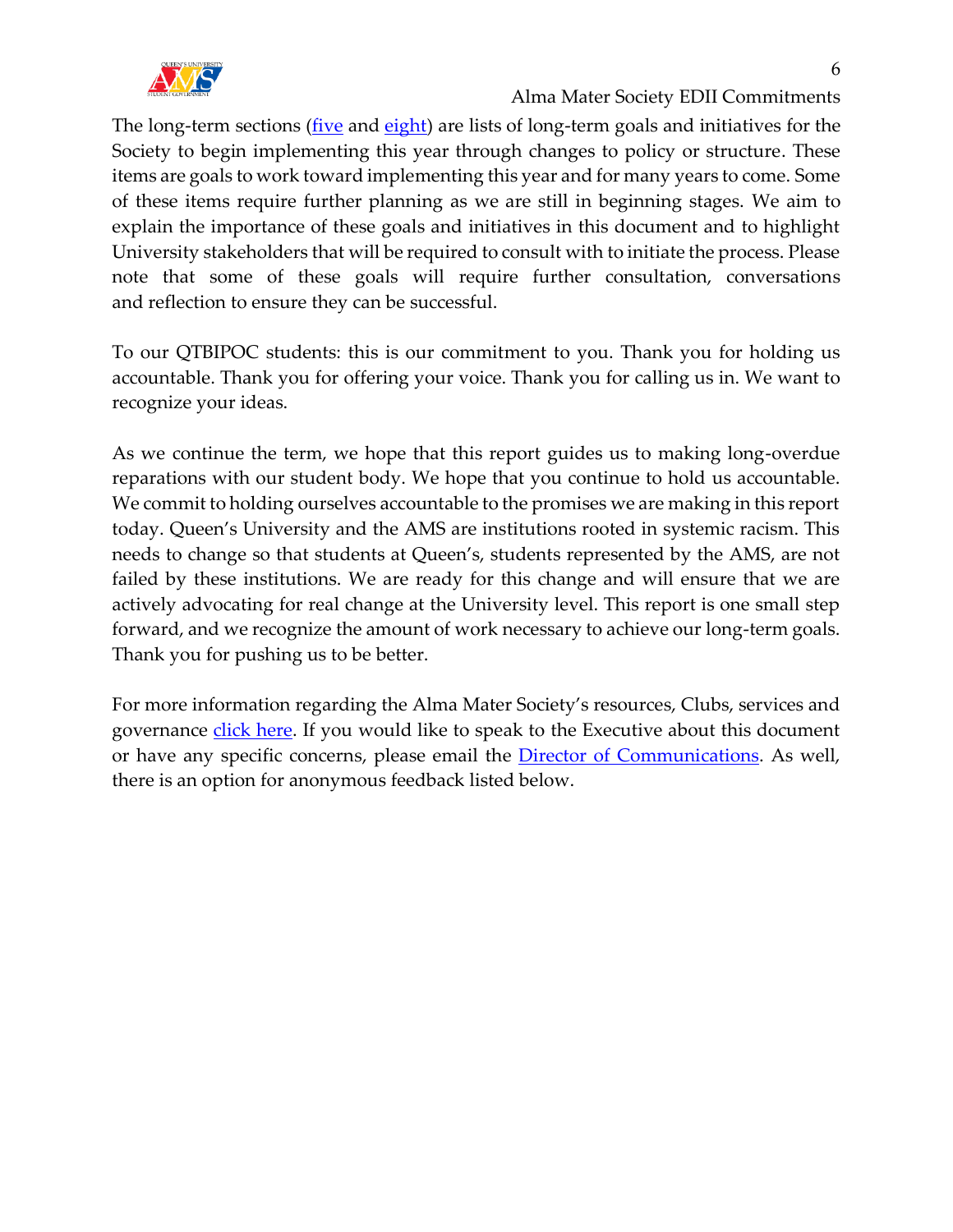

# <span id="page-6-0"></span>Section 3: Short-Term Items

#### <span id="page-6-1"></span>Providing a Social Issues Commission Page on our Website

- To increase accessibility and visibility of the efforts students on campus are contributing to regarding anti-racism and EDII.
- To provide educational resources to students including a glossary with terms and readings for further education.

#### <span id="page-6-2"></span>Transition and Orientation 2020

- Creation of a Social Issues Commission-driven Orientation 2020 open house focusing on community-building.
	- o This event will take place during the 2020 Orientation and Transition period and offer a safer space for incoming students to connect with EDIIoriented student groups.
- Integrate Social Issues Commission feedback into the University Orientation 2020 EDII Module.
- Advocate for an increased EDII focus within the Senate Orientation Leader Contract.
- Advocate for an increase in qualitative survey data to be collected following Orientation and Transition 2020 with a specific emphasis on the experiences of QTBIPOC students.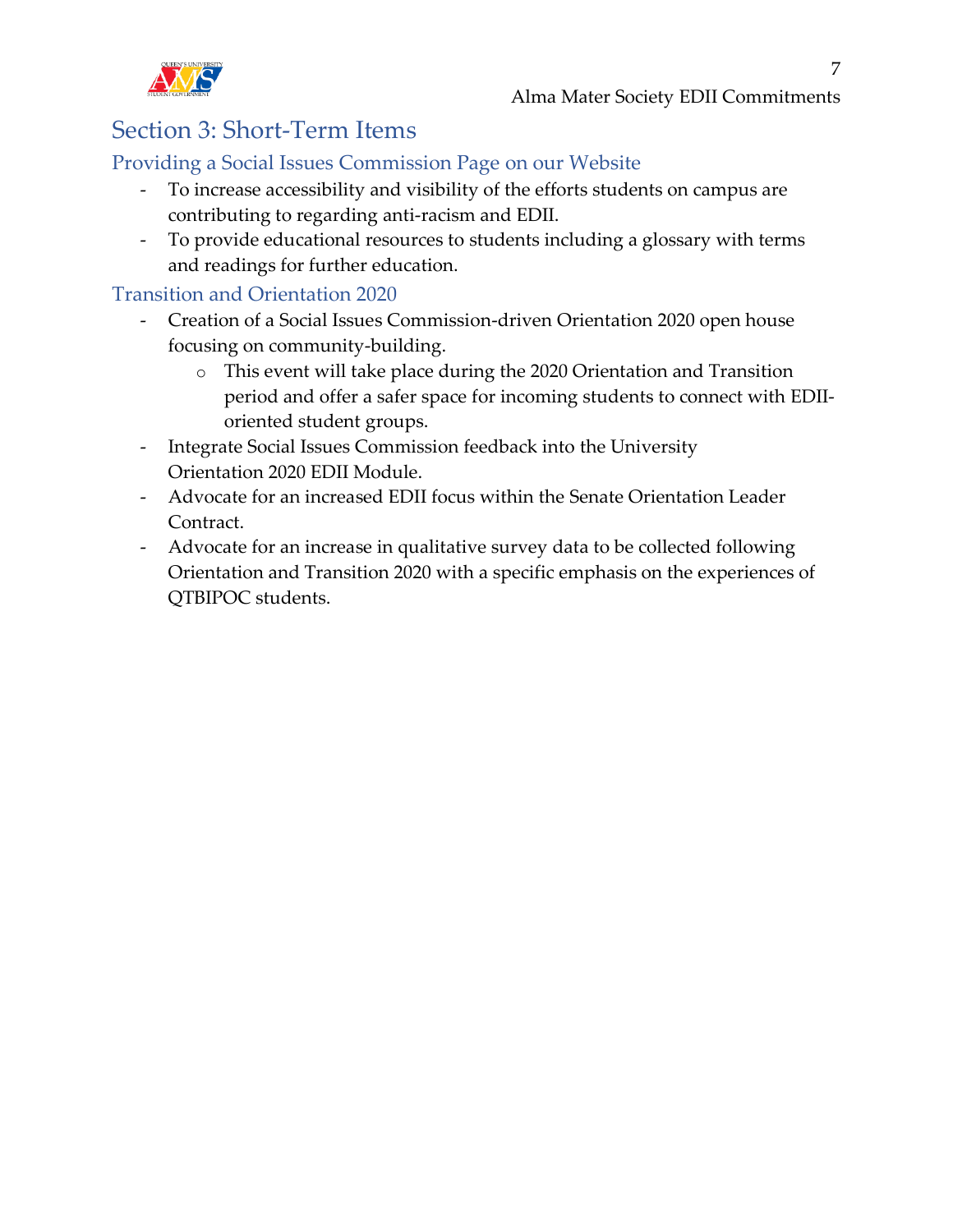

#### <span id="page-7-0"></span>Consultations with Student Organizations and Clubs

- Increased channels and accessibility for communication between AMS Executive and Student Organizations/Clubs.
- Documenting conversations to add to a file to ensure ideas shared in meetings are not misplaced with yearly turnaround of AMS Executive and Team.
	- o Student and club identities will not be documented or kept on file unless permission is granted.
- Creation of an official AMS Consultation Guide.
	- o The AMS Consultation Guide will be authored by the Commissioner of External Affairs in collaboration with the Commissioner of Clubs, Secretary of Internal Affairs, Social Issues Commissioner, and the Campus Affairs Commissioner to ensure best practices in the consultation process between the AMS and students. This Guide will be implemented into AMS policy and the incoming team will be transitioned on it.
	- o The Guide would be released to student organizations and Clubs beforehand, allowing feedback. We realize feedback is important during these drafts and conversations as this Guide will involve how Clubs will interact with the Executive and the AMS at large.
- Utilizing these consultations to initiate transparent conversations to mend relationships with equity-focused Organizations and Clubs that have historically been excluded from AMS conversations.
	- o Providing Clubs and students doing equity work with additional supports necessary as raised in consultations and throughout the term.
	- o Following through with these students and clubs as much as possible.
- − Compensation for Focus Groups:
	- o We are currently assessing our budget and plans for the 2020-2021 year to see what funds and resources can be used to provide compensation for students involved in AMS EDII-related focus groups.
	- o This will be brought to Assembly for approval.
	- o We are assessing where compensation can fit into AMS policy for the future.
- − Thank you to the many students and student groups who have offered their voices and called the AMS in.
	- o When facilitating consultations, we will prioritize asking students what we can do in order to recognize this work and their efforts.
	- o We will facilitate more check-ins with students and groups doing this work.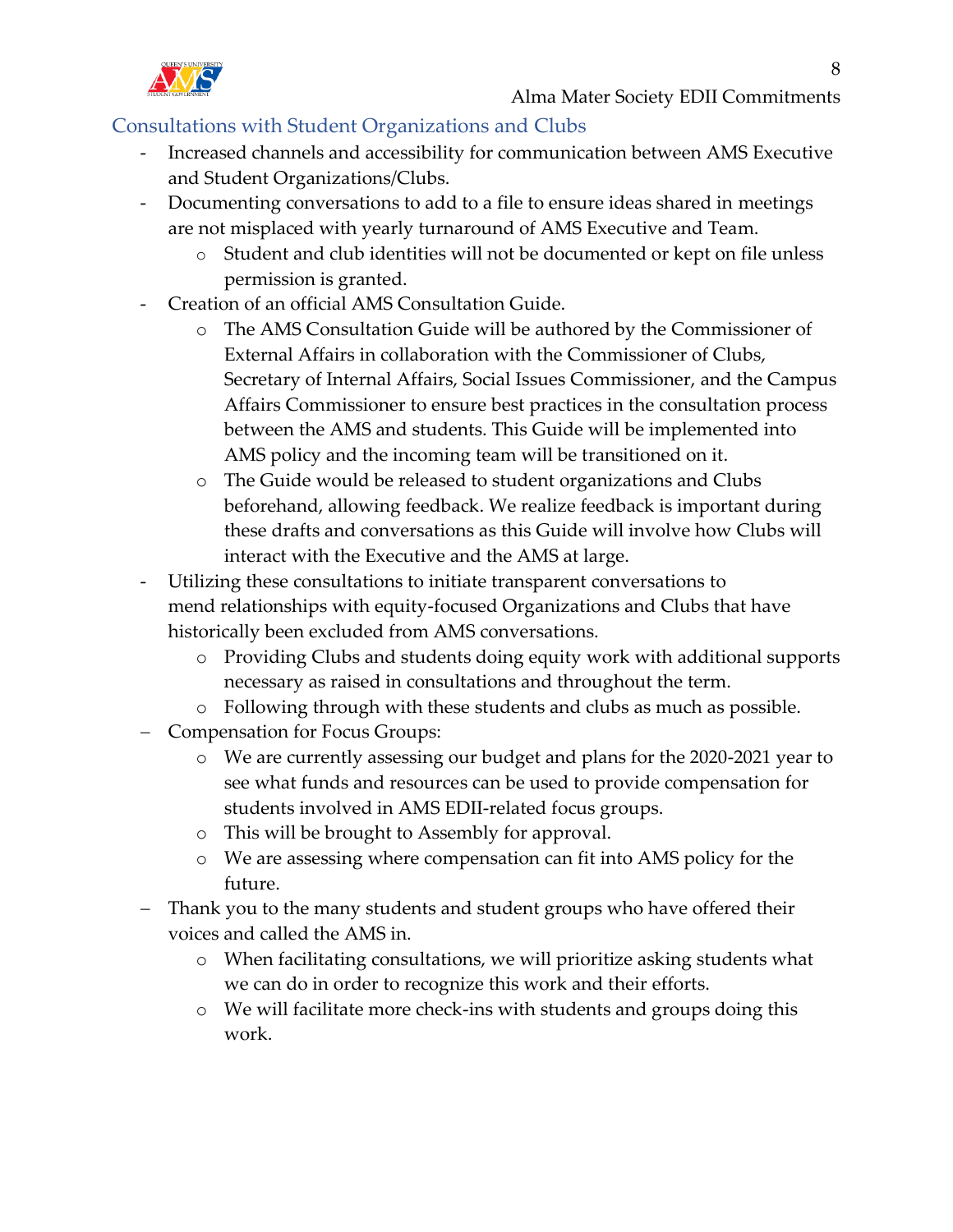

#### <span id="page-8-0"></span>Options for Student Feedback

- Creating a more accessible, open and transparent space for students who wish to chat with AMS Executive.
- We have an anonymous form **available now** on our website to ensure discussion and feedback is accessible for all.
- We have created an **[anonymous form](https://forms.office.com/Pages/ResponsePage.aspx?id=ojKzEm_zjk-kqodi9MZZUoFQK7izENxHpsHdYjVCb0RURFZHNDIzUUhLSUVJQTJISEY3NjAyV0ZLTi4u)** as well for those wishing to give direct feedback in regard to this report specifically.

<span id="page-8-1"></span>Creating a Safe and Accountable Space for Students to Meet with University Senior Administration

- Currently advocating to and talking with Senior Administration about concerns voiced by QTBIPOC students.
	- o We have advocated to Senior University Administration to compensate QTBIPOC students for their labour.
- Increase accessibility of Senior Administration to students to allow for increased voices to be present and amplified in conversations.
- Amplifying the voices of students whose stories have been already told on various Instagram platforms such as [@stolenbysmith](https://www.instagram.com/stolenbysmith/) and [@erasedbyfeas](https://www.instagram.com/erasedbyfeas/) in meetings with Senior Administration.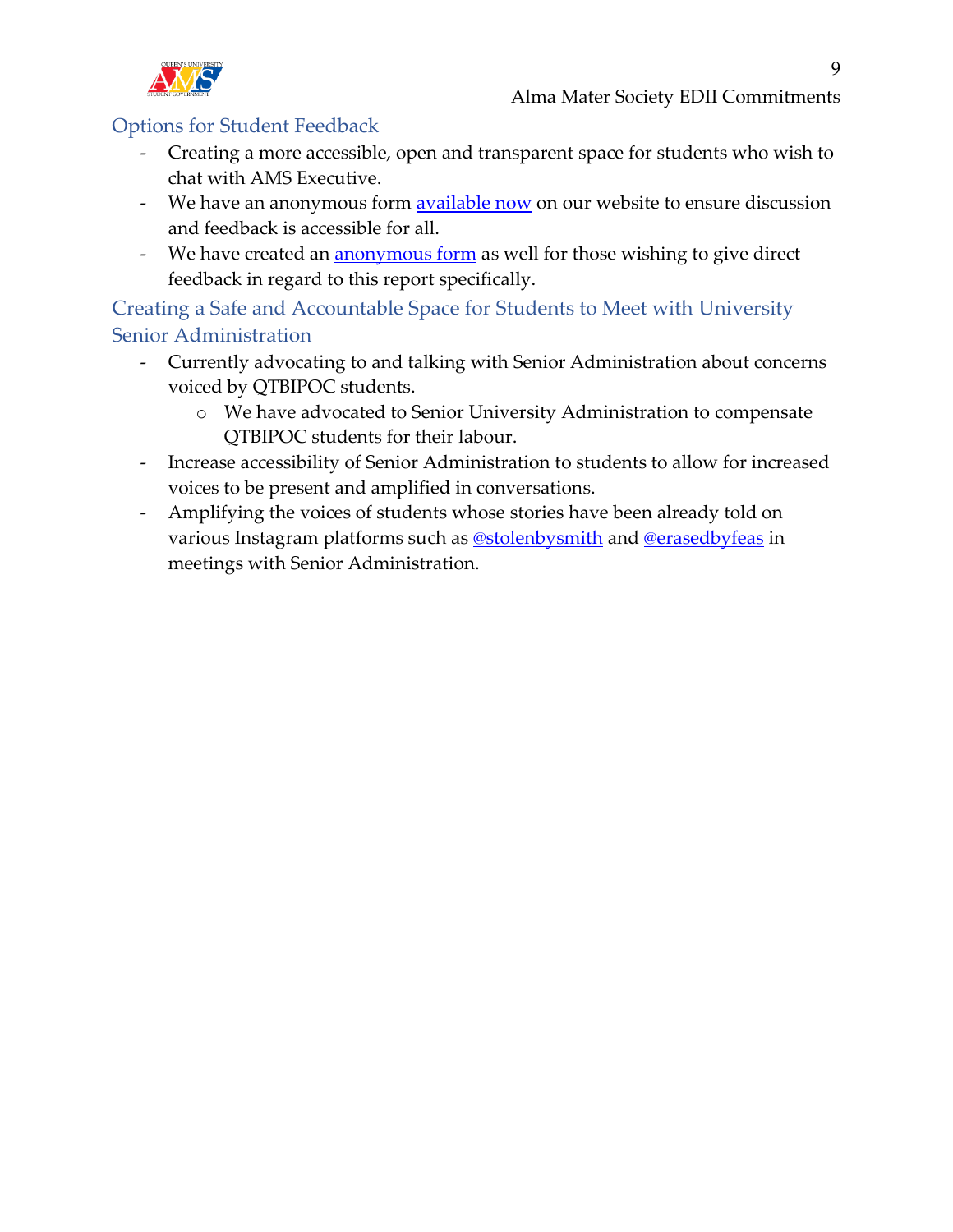

# <span id="page-9-0"></span>Section 4: Midterm Items

#### <span id="page-9-1"></span>Better Marketing of Paid AMS Positions to QTBIPOC Students

- Ensuring all students on campus are aware of opportunities by using alternate channels to promote them.
- Communications Office and Clubs Office working with Clubs, student groups and organizations to promote positions to their members and paying for additional marketing promotion to ensure there is reach from more students.
	- o Ensuring we are prioritizing reaching out to equity-seeking groups on campus.

#### <span id="page-9-2"></span>Review of AMS Policy Stances and Priorities

- Policy Manual 3 covers AMS Stances and Priorities regarding student affairs and social issues. It is currently being reviewed in order to add necessary clauses and remove outdated clauses as it is outdated. The review of this policy is imperative to ensure concerns voiced by QTBIPOC students are addressed.
	- o The Executive, the Secretary of Internal Affairs, the Commissioner of External Affairs, the Commissioner of Social Issues and the Commissioner of Campus Affairs are adding items that have been absent. Some examples of these items are stances and priorities on EDII, sustainability, health and wellness, sexual violence prevention and response, Indigeneity and campus safety.
	- o Examples of these reviewed policy stances include advocating for:
		- Increased BIPOC counsellors on campus
		- Non-merit-based scholarships
		- Recognizing the intersection of students impacted by gender-based violence on our campus.
- The revised policy will be presented to AMS Assembly for approval.
- Updating AMS policy holds us, as well as future AMS Executive teams, accountable. This will ensure the continuation of these important stances.

#### <span id="page-9-3"></span>Creating more Accessible and Equitable AMS Executive Elections

- Consultations with the Secretary of Internal Affairs and the Social Issues Commission to see where the AMS can ensure elections are more equitable. Ensuring resources to do so are prepared beforehand and widely shared, not just to those internal to the AMS.
- Conducting further outreach to outline AMS position mandates especially to students external to the AMS to encourage them to get involved in student government and leadership.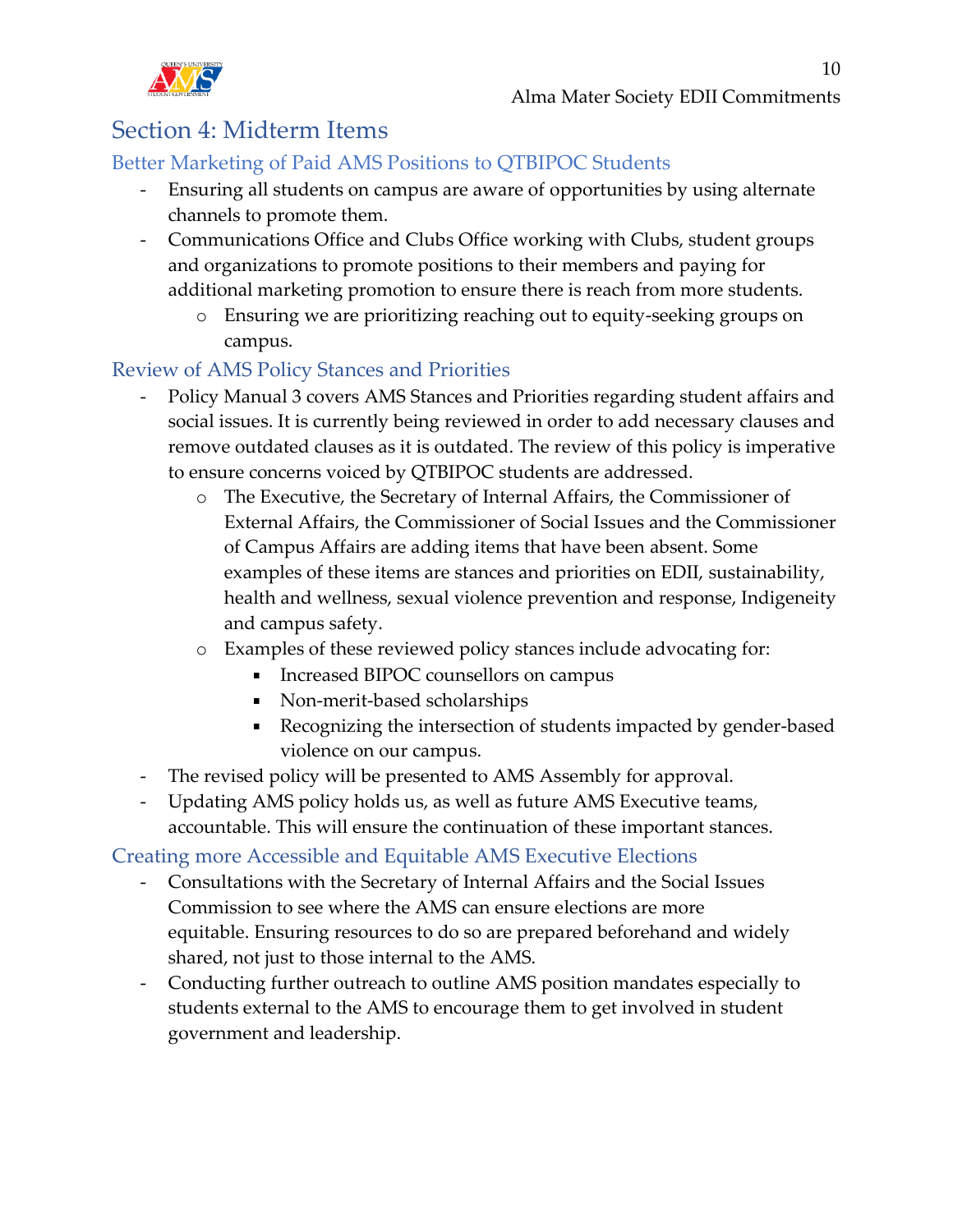

#### <span id="page-10-0"></span>Policy Mandating the Yearly Revision of this Action Plan by AMS Executive

- Creation of a policy indicating that this Action Plan needs to be updated, considered, reviewed and acted upon in the summer and throughout each new AMS term. New AMS Executive will be transitioned on and instructed to revisit this Action Plan for the following reasons:
	- i. To check on yearly goals and progress.
	- ii. To address new challenges on campus.
	- iii. To reflect and revisit goals and initiatives.
	- iv. To hold the AMS and the University accountable to committing to supporting QTBIPOC students.
- This Action Plan will continue to be added to and worked on during the 2020- 2021 term.
- This Action Plan will be heavily revisited at the beginning of the winter term to ensure appropriate needs are being addressed.

#### <span id="page-10-1"></span>Updating Progress on AMS Website

- In order to be as transparent as possible with our peers, we will be creating a page on our website that will list these goals and show progress.
	- o We will indicate which items have been started, which are pending, which are ongoing and which we have completed.
	- o This page will update as this document does.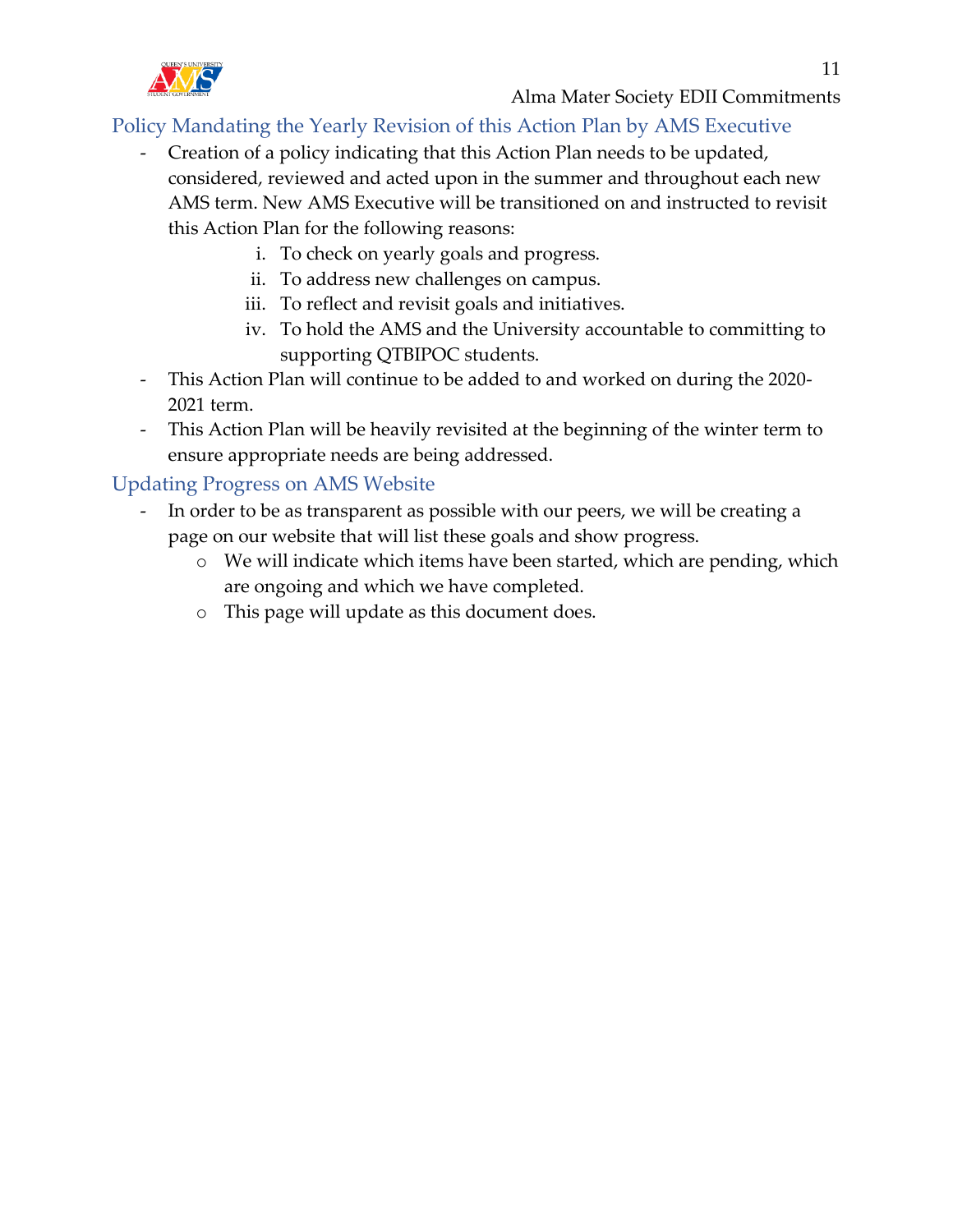# <span id="page-11-0"></span>Section 5: Long-Term Items

#### <span id="page-11-1"></span>AMS Equity, Diversity, Inclusion and Indigeneity Training for Ratified Clubs

- Implementation of QTBIPOC-led racial bias training.
- Educating employees and volunteers about microaggressions in the workplace through training.
- Providing Clubs and club leaders tools to respond to the behaviour.
	- o These items would be implemented with the consent and consultation of Clubs.

#### <span id="page-11-2"></span>Equitable Orientation Week

- Integration of student feedback and qualitative Orientation feedback to develop a more intersectional Orientation Round Table (ORT) training for all Orientation executives and leaders.
- Creation of an Orientation EDII Committee including members of all faculties to hold executives and administrators accountable through training and programming.
- Proposal to create new ORT Director portfolio focusing explicitly on Equity and Inclusion.
- Expansion of equitable hiring training for Executive and Leader hiring panels through the Human Rights and Equity Office [\(HREO\).](https://www.queensu.ca/hreo/home)

<span id="page-11-3"></span>Holding the Queen's University Truth and Reconciliation Commission (TRC) and Principal's Implementation Committee on Racism, Diversity, and Inclusion (PICRDI) Accountable

- Using our ability to meet with Senior University Administration to ensure they are revisiting, reflecting on and upholding these reports.
- [TRC Webpage.](https://www.queensu.ca/inclusive/initiatives/truth-and-reconciliation)
- [Appendices to the TRC Task Force Final Report and Recommendations:](https://www.queensu.ca/inclusive/sites/default/files/assets/TRC%20Report%20Appendices.pdf)
- [PICRDI Webpage.](https://www.queensu.ca/inclusive/initiatives/picrdi)

#### <span id="page-11-4"></span>Amplifying EDII Issues Within the Board of Trustees Speeches

- Securing a presentation on issues affecting QTBIPOC students on campus.
- <span id="page-11-5"></span>- Work with the Rector and the Undergraduate Student Trustee to establish a working relationship to ensure that QTBIPOC student's concerns receive more time at Board of Trustees meetings. [Click here to learn more.](https://www.queensu.ca/secretariat/board-trustees)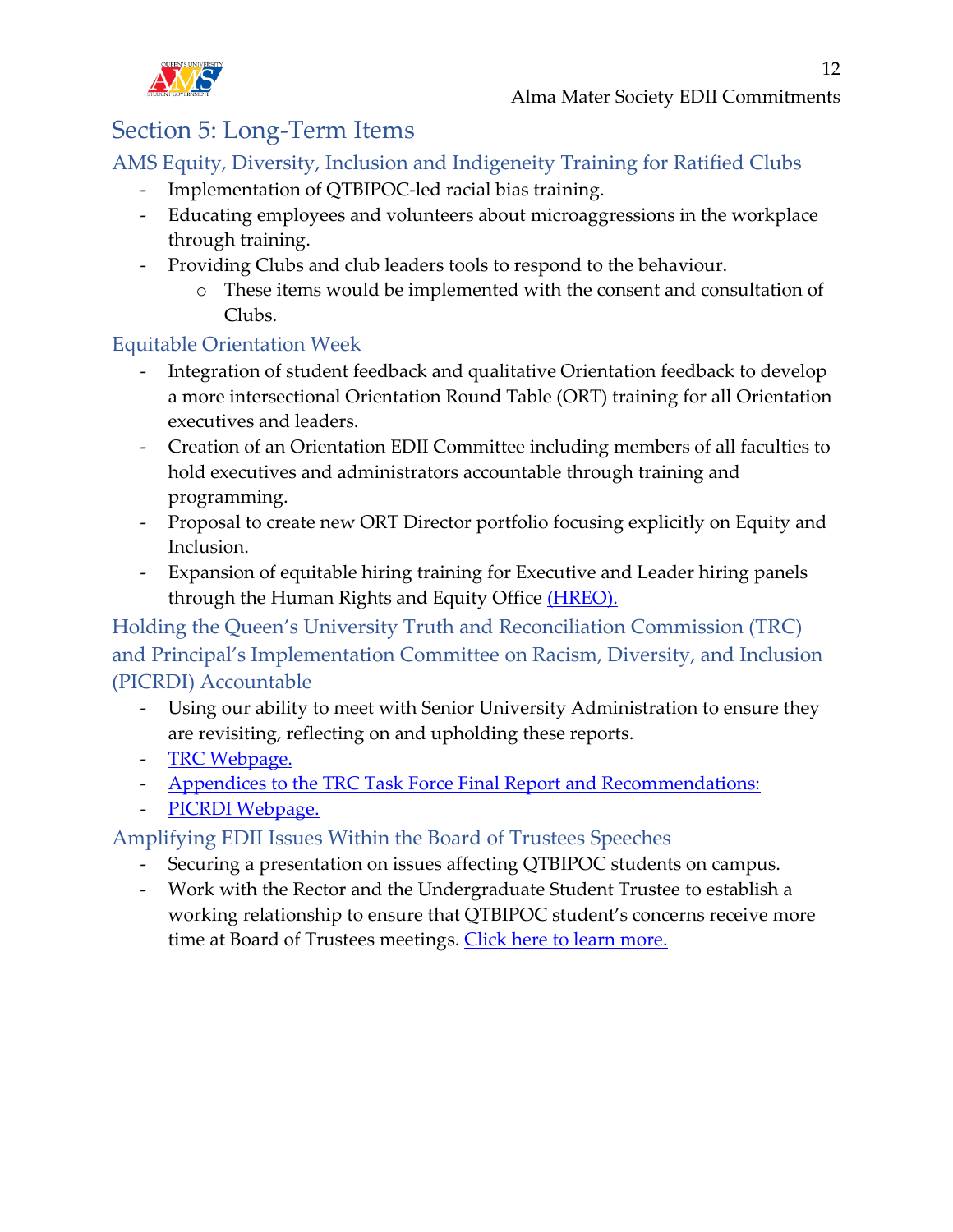Advocating for Permanent QTBIPOC Counsellors in Student Wellness Services (SWS)

- For SWS to properly assist the QTBIPOC community at Queen's with health and wellness, it is imperative that there are QTBIPOC Counsellors available.
- Providing University Administration and Hiring Teams with reports and data to show why this is imperative.

#### <span id="page-12-0"></span>Supporting Faculty Societies in Diversifying Curriculum

- Work with Faculty Societies through both Equity and Academic Caucuses to discuss and advise.
- Empowering Academics Caucus to work with their faculties to diversify curriculum, critically identifying issues that exist and collaborating to guide each other through solutions.
- Advocate for these changes to Senior Administrators and various faculty groups.

#### <span id="page-12-1"></span>Prioritizing QTBIPOC Issues during Provincial Advocacy – Ontario Undergraduate Student Alliance (OUSA)

- [Click here to learn more about OUSA.](https://www.ousa.ca/about)
- Utilizing the AMS relationship with OUSA to ensure QTBIPOC issues are being advocated for during Provincial Advocacy work.
- Ensuring an equity lens is being taken during drafting of all papers.
- Ensuring QTBIPOC folks are engaging with OUSA during the consultation of policy papers and attending OUSA General Assembly as delegates.

<span id="page-12-2"></span>Advocate for Mandated Anti-Oppression Training Campus Wide

- Advocating to University Administration that all staff and faculty must receive mandated Anti-Oppression Training.

<span id="page-12-3"></span>Creation of an Indigenous Resource Package for Clubs and Faculty Societies to Reference

- Working with Clubs Office, Faculty Societies and Social Issues Commission to make an Indigenous Resource Package available to student leaders and those in Clubs to serve as an information guide. Any and all Indigenous related items will be discussed in collaboration with appropriate groups on campus.
- The package would include items such as the following:
	- o Resources to learn about the land in which we live and study on at Queen's University
	- o How to develop a Land Acknowledgement
	- o Information on Settler Colonialism
	- o Some modern legal context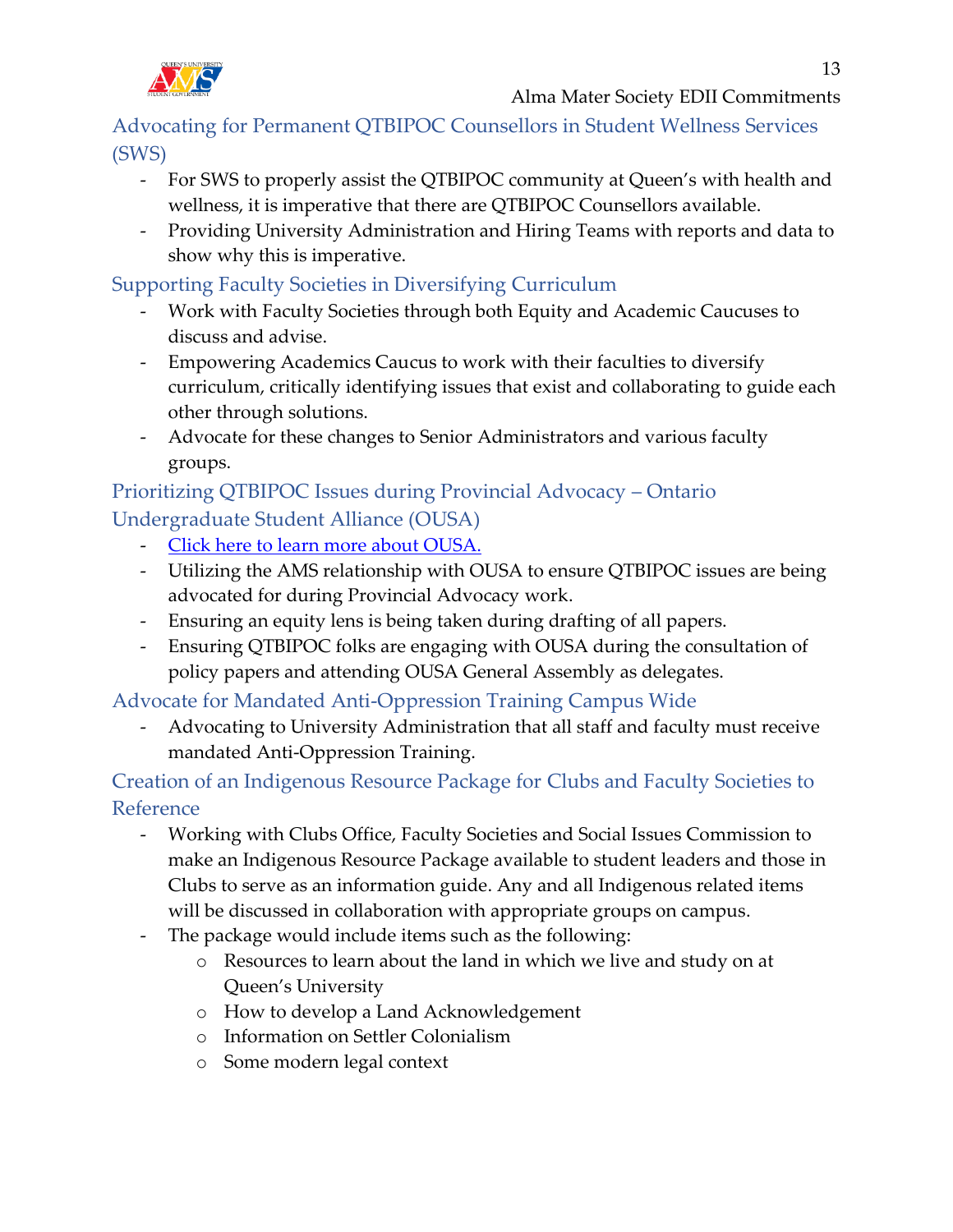

#### <span id="page-13-0"></span>Advocate for Integration of Indigenous Knowledge in Academic Curricula

- Work with Faculty Societies through both Equity and Academic Caucuses to discuss and advise.
- Advocate for these changes to senior administrators and various faculty groups, including the Provost's office.
- Work with the Centre for Teaching and Learning [\(CTL\)](https://www.queensu.ca/ctl/home) to introduce a student consulting and advisory program on Teaching and Learning. This program would employ and train students to observe classrooms and advise instructors on how they can effectively incorporate EDII into their teaching and what can be done better.
- Pushing for additional integration into curriculum and degree plans. Every course should strive to incorporate it in some form, but there should be courses relevant to each degree that have a strong EDII focus.
- Seriously addressing inappropriate course material and assessments included in courses by instructors and advocating for University Administration to enforce stricter control over course material by departments and units.

#### <span id="page-13-1"></span>Hiring Equity and Equitable Operations for Clubs

- Looking into QTBIPOC-led bias training for Clubs on campus, through the Clubs Commission.
- Offer new version of Hiring Equity Training to club leaders to ensure equitable practices in club operations.
- The Commissioner of Clubs will work on an AMS endorsed Clubs Policy for operations.

#### <span id="page-13-2"></span>Amend and Rebuild the AMS' Relationship with Students by Distancing the AMS from the University

- Ensuring that we are centering the student voice in all discussions, projects and meetings, both internally and externally, with the goal of furthering the AMS from the University and being complicit with its actions.
- This distance will help in rebuilding the relationship with students to make it clear that the AMS works for students and not for the University. It is imperative that any compromise on a decision made with the University is not done at the cost of the student experience.
- The focus shall always be on the students, and not on the relationship with the University. We will be challenging the University and ensuring they are being held accountable to their statements, reports and their commitments to the students.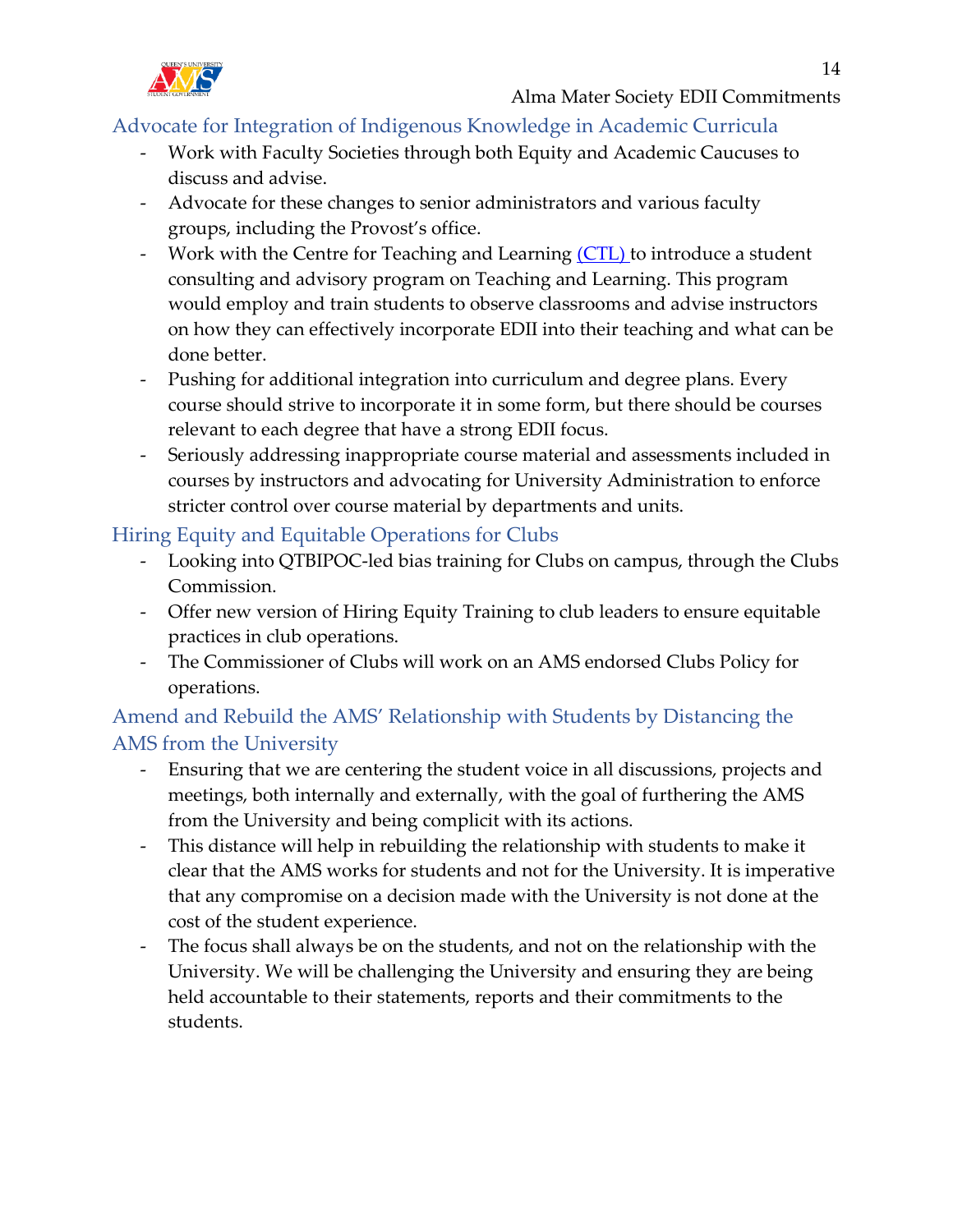

#### <span id="page-14-0"></span>Addressing Needs of International Students

− The AMS Executive is meeting with the Queen's University International Centre [\(QUIC\)](https://quic.queensu.ca/) on July 29<sup>th</sup> to present our ideas. We wish to collaborate with the QUIC to address needs of international students and to see how we can support them.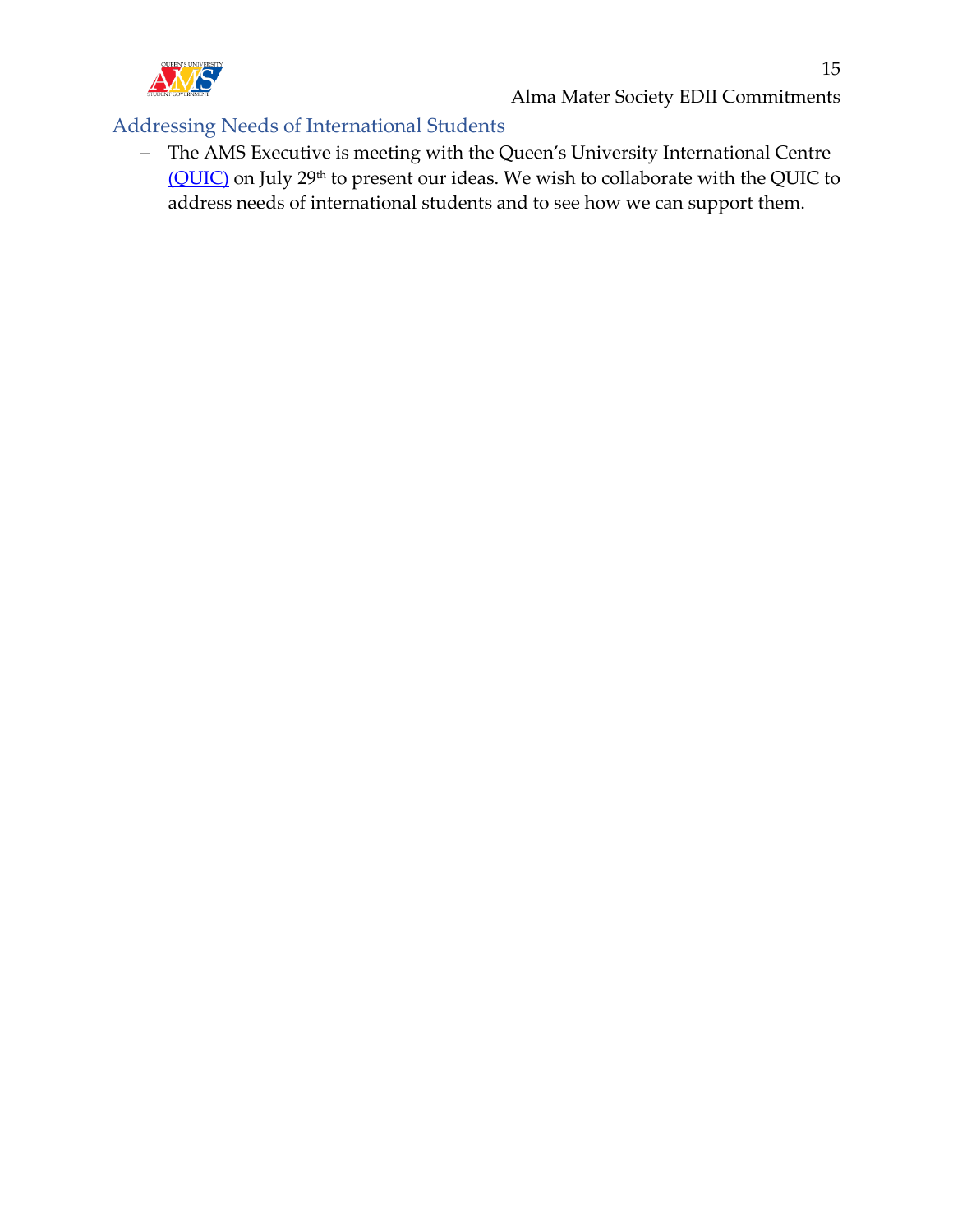

## <span id="page-15-0"></span>Section 6: AMS Internal Short-Term Items

#### <span id="page-15-1"></span>Staff-Wide Monthly EDII Discussions

- AMS-wide discussions on equity, diversity, inclusion and Indigeneity to ensure safe and accountable spaces within the organization for conversations, collaboration, and accountability.
- Implementation of an anonymous feedback form on the AMS website where students can voice concerns comfortably, with the option to provide their contact information if they wish to follow up. These items will be reviewed at the staffwide discussions to ensure all extensions of the AMS are made aware and can consider how these issues can be mitigated in their portfolios.
- The purpose of these meetings is to reflect on topics brought up anonymously by student feedback or by staff who have identified an issue. The projected outcome is to continue to seek out areas for improvement, collaborate as a team and to update this report.
- Staff will be asked for more feedback regarding this document and certain initiatives in their portfolios during these meetings.

#### <span id="page-15-2"></span>Reviewing Campus Affairs Commission Mandate

- Continuation of this review to include a broad scope assisting the AMS Executive and the Social Issues Commission with student-facing issues, support, policy revision, and advocacy.
- Creating a channel where the CAC is able to directly engage with students and amplify their voices in advocacy work regarding EDII to the University.

#### <span id="page-15-3"></span>AMS BIPOC Alumni Community

- Director of Alumni and Sponsorship will create more Alumni Networks and networking events specifically for QTBIPOC students. Students will be consulted beforehand to ensure these events are accessible and tangible.
- Creating a space to connect alumni in the AMS QTBIPOC community with current QTBIPOC students.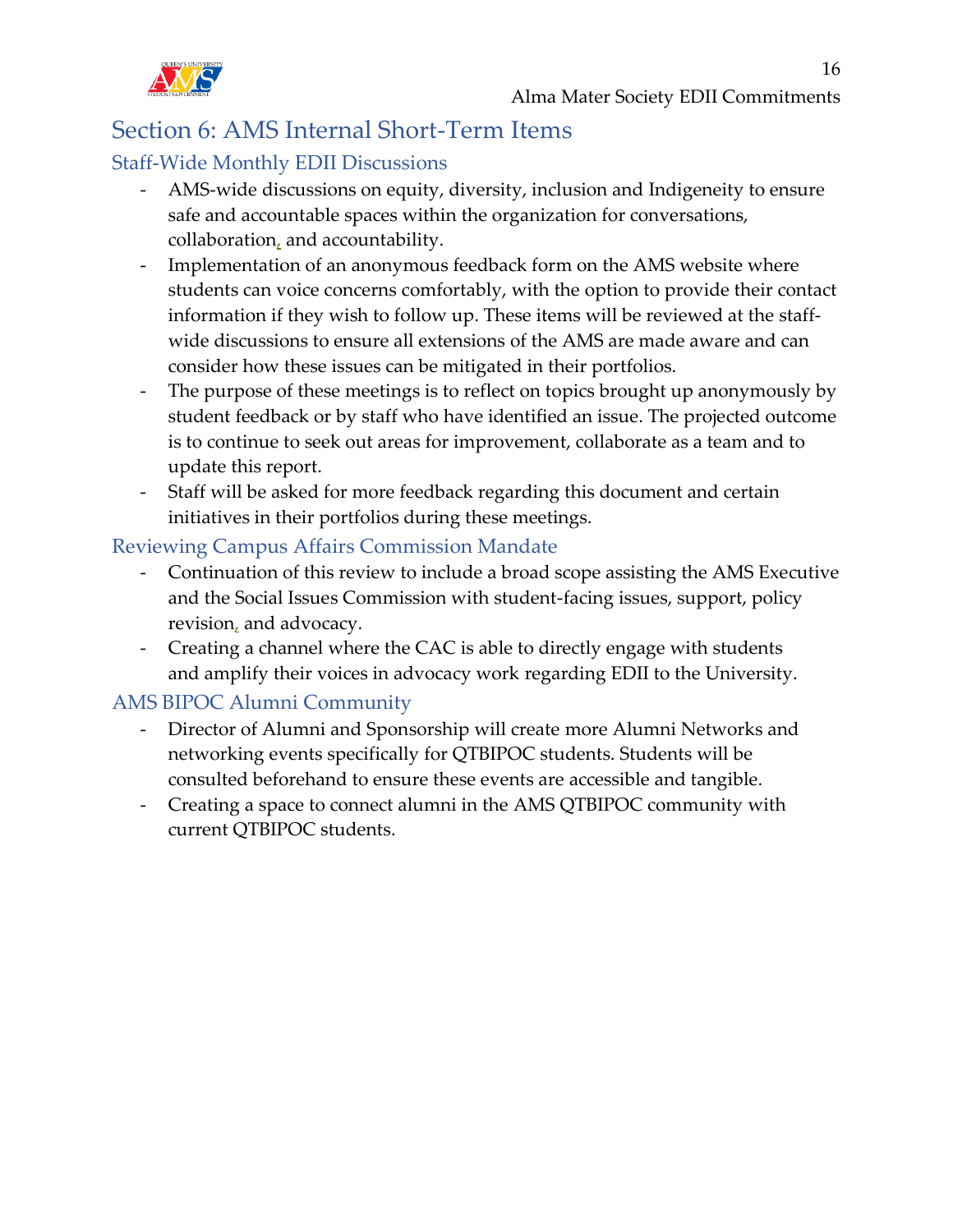

# <span id="page-16-0"></span>Section 7: AMS Internal Midterm Items

#### <span id="page-16-1"></span>Investing in Social Issues Commission (SIC) Staff and Volunteers

- Increasing honoraria of the Social Issues Commission Deputies to recognize the labour associated with these positions and increase the accessibility of paid opportunities for QTBIPOC students.
- The Social Issues Commissioner will submit a proposal to the AMS Board of Directors to promote the Deputy of Education position for next year. The position will be a salaried Equity Affairs Manager position.
	- o This is because of the leadership nature of the role. The position has been exploitative in the past, exceeding the 10 hours scheduled commitment in which honoraria is not a fair compensation.
- Investment into QTBIPOC student leadership and offering opportunities for learning, healing, skill sharing, and professional development.
- Increasing funds allocated to SIC Equity Grants and Bursaries.
	- o Proposed increase of \$10,000 in funds allocated to SIC grants for all students and leaders on our campus.
- Increasing allocation to SIC Special Projects line for events and initiatives like SIC Community Care sessions.
- Increasing investment from \$60,000 to \$100,000+ into the AMS Social Issues Commission for the 2020-21 year.

#### <span id="page-16-2"></span>Enhancing AMS Equity Caucus

- Each month, the Social Issues Commission leads an Equity Caucus with student leaders in equity positions.
- In consultation with the Executive, we will edit the current Equity Caucus mandate to respond to prevalent equity issues on campus and streamlined advice to the AMS.
	- o Organize Equity Caucus meeting in the fall semester and bring forward mandate changes.
	- o Include special topics to focus on rather than monthly updates.
- Expand equity caucus to include Clubs and other student stakeholders.
- We aim to take this caucus further by redeveloping the mandate to include the development of a discussion paper and the support of initiatives throughout the year.
- Promoting community building across faculties through campus wide collaborations.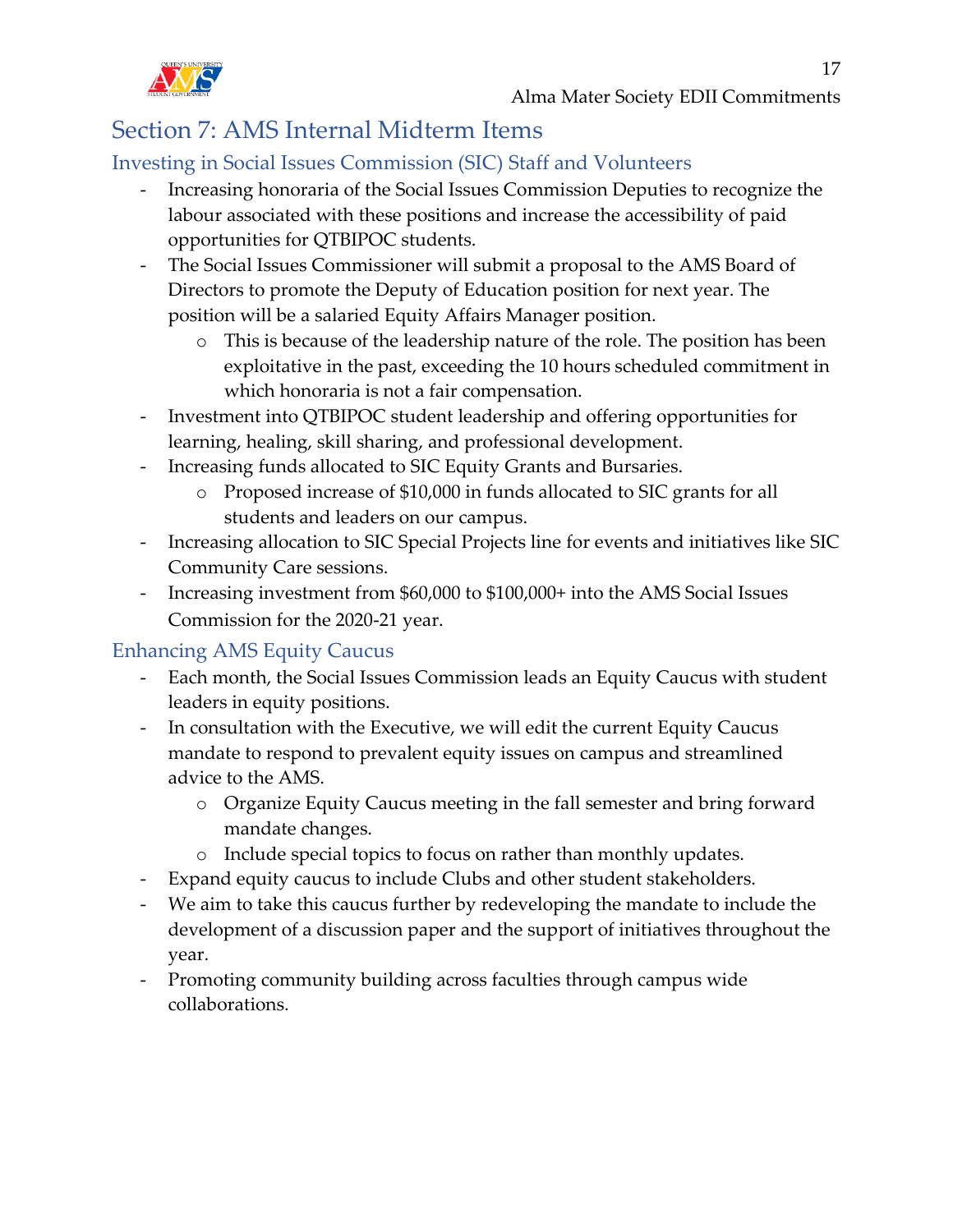

#### <span id="page-17-0"></span>Reviewing Hiring Policy

- Review of Hiring Policy as indicated by the Human Resources Office (HRO) to ensure the appropriate hiring by AMS staff, volunteers, and ratified Clubs.
- Revamping of the hiring process.
- Training managers will be taught about unconscious bias, which will be included in the revamped Hiring Equity Training in conjunction with the Human Rights and Equity Office [\(HREO\).](https://www.queensu.ca/hreo/home)
- Reviewal of the application process of the HRO to mitigate exclusion.

#### <span id="page-17-1"></span>On-Going AMS Training Throughout the Term

- Providing more opportunities for AMS staff to receive training outside of the training period scheduled at the beginning of May each year.
- The Human Resources Office (HRO) will work with the Human Rights and Equity Office (HREO) to revamp the AMS Hiring Equity Training in order to use a more universal online model.
- The HRO will work with the Director of Alumni and Sponsorship to develop Professional Development programming for QTBIPOC students.
	- o This programming will be developed in conjunction with equity seeking groups and EDII resources. Additionally, consultations with QTBIPOC students to assess their professional development wants and needs will be conducted prior to implementing this programming.
- The HRO will revisit and improve the HDV (Harassment, Discrimination and Violence) taskforce to better understand the adversities students are facing and how they can be addressed.

#### <span id="page-17-2"></span>Review of Marketing and Communications Policies

- Revisiting current marketing and communications policies to ensure easier release of communications specific to social issues.
- Director of Marketing will use the AMS platform as a tool to share more QTBIPOC resources for self-education and general awareness.
	- o Establish formalized guidelines within the Marketing Office to ensure all posts, resources and tools are being fact-checked and assessed prior to sharing with the student body.
- Director of Communications will use the AMS platform as a tool to amplify efforts of students conducting research and doing equity work using statements on our website. Ensuring we highlight the work and amplify these voices in a much timelier manner than we have been.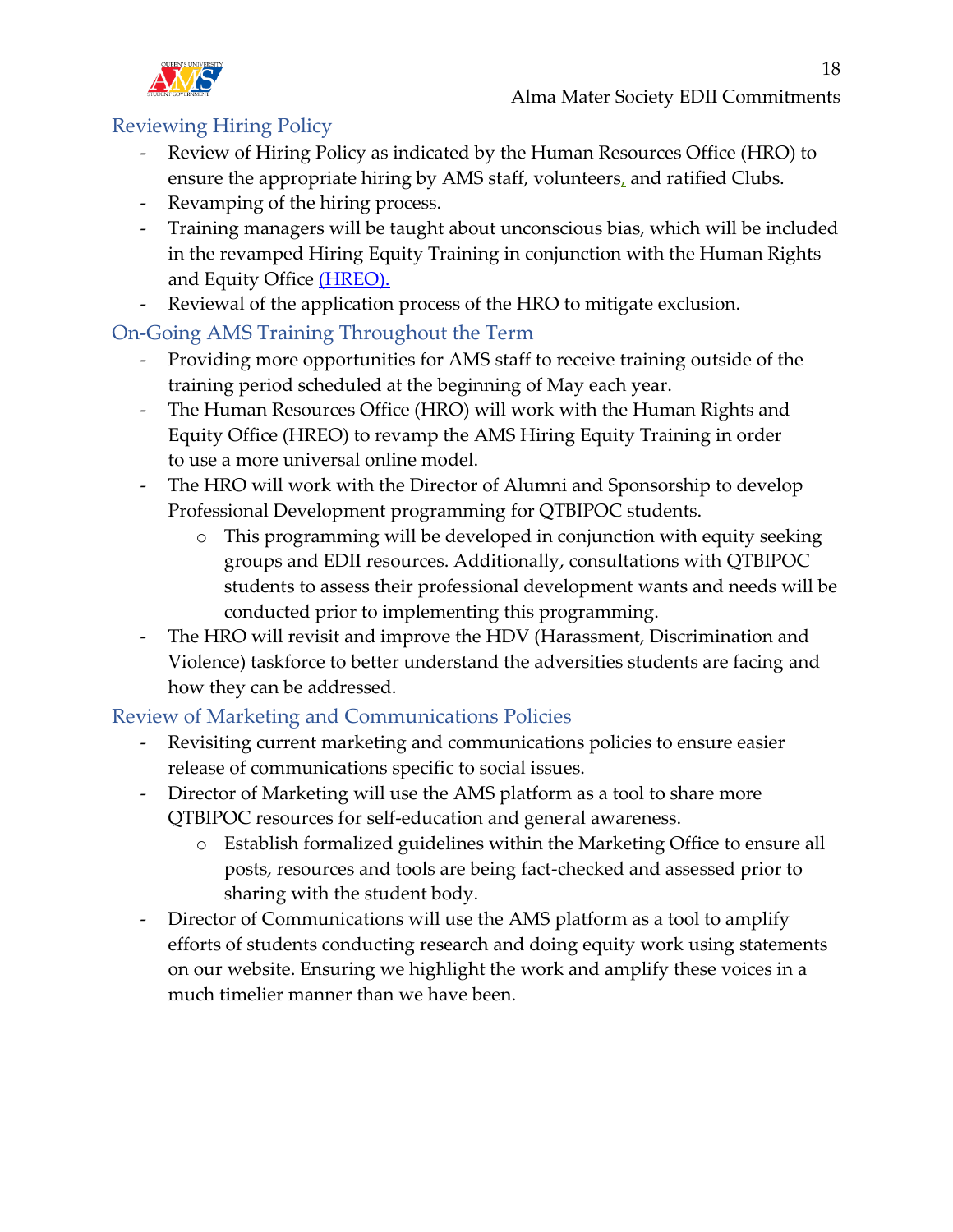

Alma Mater Society EDII Commitments

<span id="page-18-0"></span>Whistleblower Policy to Report Racism, Homophobia and Discrimination within the AMS

- Creation of a safe space for employees to speak up and report racist, homophobic and discriminatory incidents. A whistleblower policy will be developed to protect the anonymity of students, staff and volunteers who experience discrimination and report it to the AMS without fear of retribution.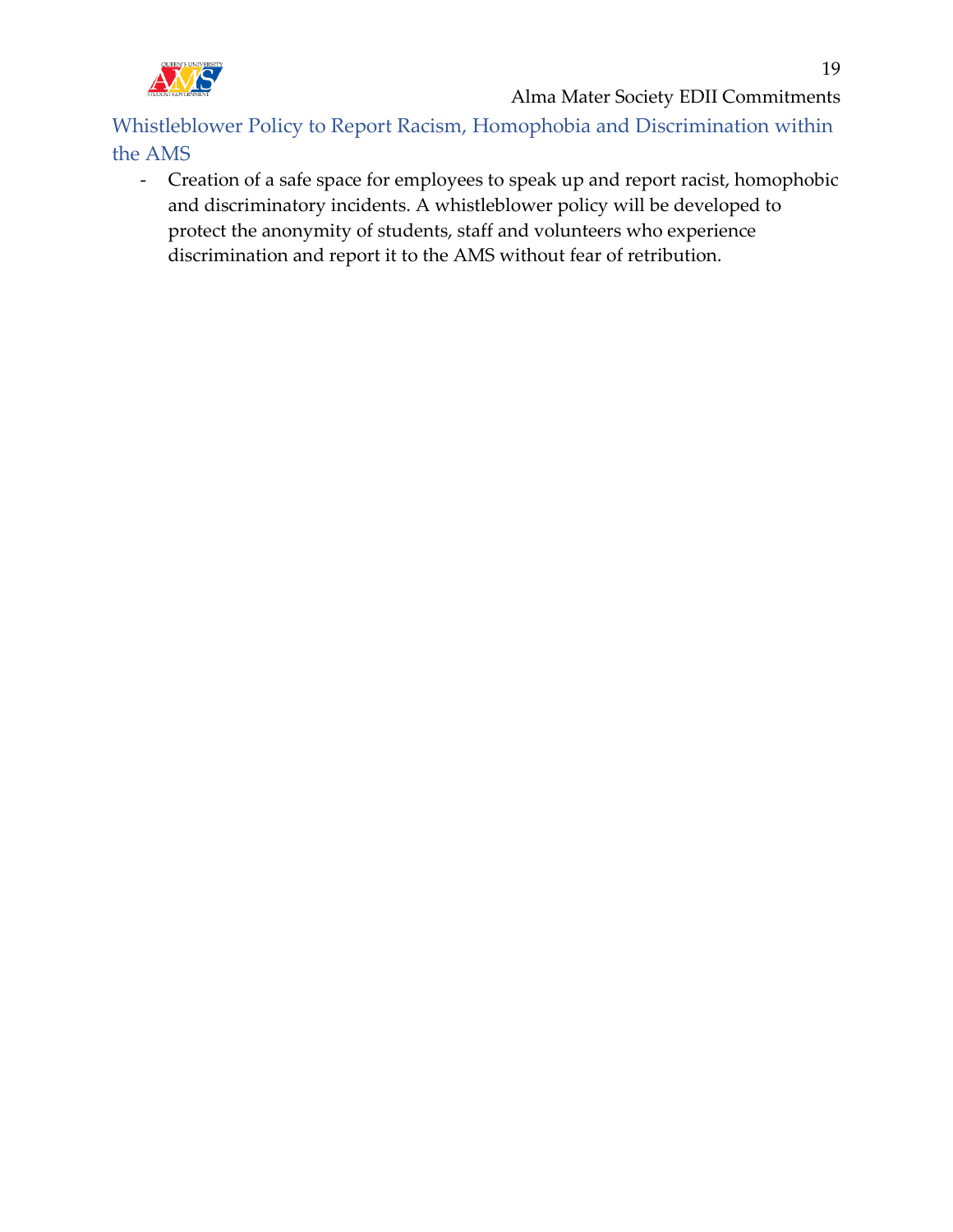

## <span id="page-19-0"></span>Section 8: AMS Internal Long-Term Items

#### <span id="page-19-1"></span>Revisiting AMS Service Mandates

- Revisiting AMS service mandates to ensure they are unequivocally serving and representing the diversity of students at Queen's University.

<span id="page-19-2"></span>Indigenizing Space, Practice and Dialogue within the AMS and on Campus

- AMS Executive is meeting with Four Directions  $(4D)$  on July 29<sup>th</sup> to present our ideas. We wish to work alongside them to develop new ideas and enhance our current ones.
- Support the Council of Indigenous Initiatives and work alongside Council on action items, advocacy, and projects.

<span id="page-19-3"></span>Creating Discrimination Policy for AMS Volunteers and Staff

- Institution of an explicit policy where racism, homophobia and discriminatory actions or statements are not accepted or tolerated within the organization by staff or volunteers.
	- o Change to the current Demerit Point Structure within the AMS.

#### <span id="page-19-4"></span>Reviewing the AMS Constitution and Mandates with an EDII Lens

− Working with the Secretary of Internal Affairs and AMS Assembly to strike a committee charged with reviewing the AMS Constitution with an Equity, Diversity, Inclusion and Indigeneity lens. This committee will begin in September and will bring forward findings no later than February 1.

<span id="page-19-5"></span>Increased Representation of Indigenous, International, Black and Racialized Students in the AMS

- − Commitment to evaluating organization culture and integrating inclusivity practices into the workplace.
- − Funnelling more time, resources and energy into marketing and recruitment for QTBIPOC students at Queen's.
- − Increased marketing and exposure of the TAM (Talent Acquisition Manager) function within the HRO to reach more students.
	- o The TAM function allows individuals believed to be well-suited for a role within the AMS to be contacted by email about it. This email keeps the person who recommended the receiver anonymous and encourages the individual to submit an application to be considered for said position.
	- o The TAM function will be communicated to student organizations and Clubs, as well as through general channels that reach more students such as our website and social media.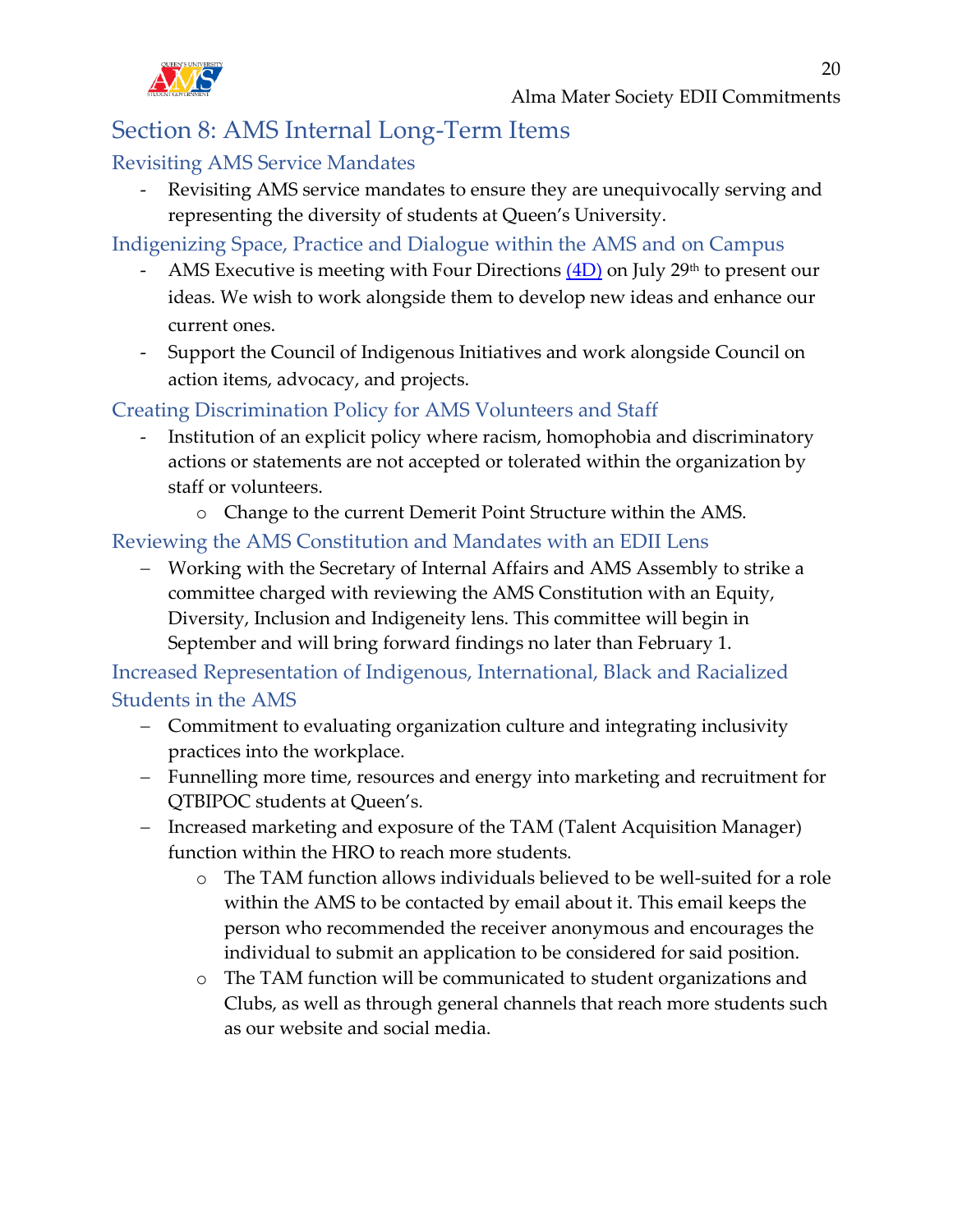

# <span id="page-20-0"></span>Section 9: Final Comments

#### <span id="page-20-1"></span>Student Consultations

The AMS Executive has consultations booked with students beginning next week. We will credit students if their ideas are implemented.

Any students or clubs that wish to speak with the AMS Executive can fill out this [form.](https://forms.office.com/Pages/ResponsePage.aspx?id=ojKzEm_zjk-kqodi9MZZUmEiGSKFmdNOrqQXKqOtNVFUNjVZTDVFVUFENEkxU1JPWlFJQVExU1EzUi4u) The Director of Communications will set up a time that works for you and the AMS Executive.

#### <span id="page-20-2"></span>Compensation for Focus Groups

We are assessing our budget and plans to see where we have appropriate funds and resources to propose compensation for focus groups to AMS Assembly. We are seeking out the funding to do so and will reach out directly to students and student groups.

#### <span id="page-20-3"></span>Feedback about this Document

We welcome all feedback. This will only allow us to be better and mold this Action Plan to ensure that student concerns are effectively addressed.

We have created a <u>form</u> where students can provide anonymous feedback about this Report if they choose. There also is an option to leave your email if you require a followup conversation.

#### <span id="page-20-4"></span>Note from the Executive

Thank you for taking the time to read this document. Please remember that this is not a final draft of what we aim to accomplish or start this year. We are prepared to act on the feedback we hope to receive from students to ensure that this document addresses your concerns and effectively finds a way forward.

The primary way in which students interact face-to-face with the AMS is through our services. We will continue to have staff-wide meetings, including all of our Directors, Commissioners and Managers on a regular basis where we will continue to discuss general feedback we receive on our website and feedback specific to this document.

Students have, time and time again, shown that they are leaders on University campuses across the country. It is students that create, and have created, the necessary changes to our institutions. It is clear that this movement is no different. The environment created by Kelly Weiling Zou through the **Stolen By Smith account showcases how necessary it**